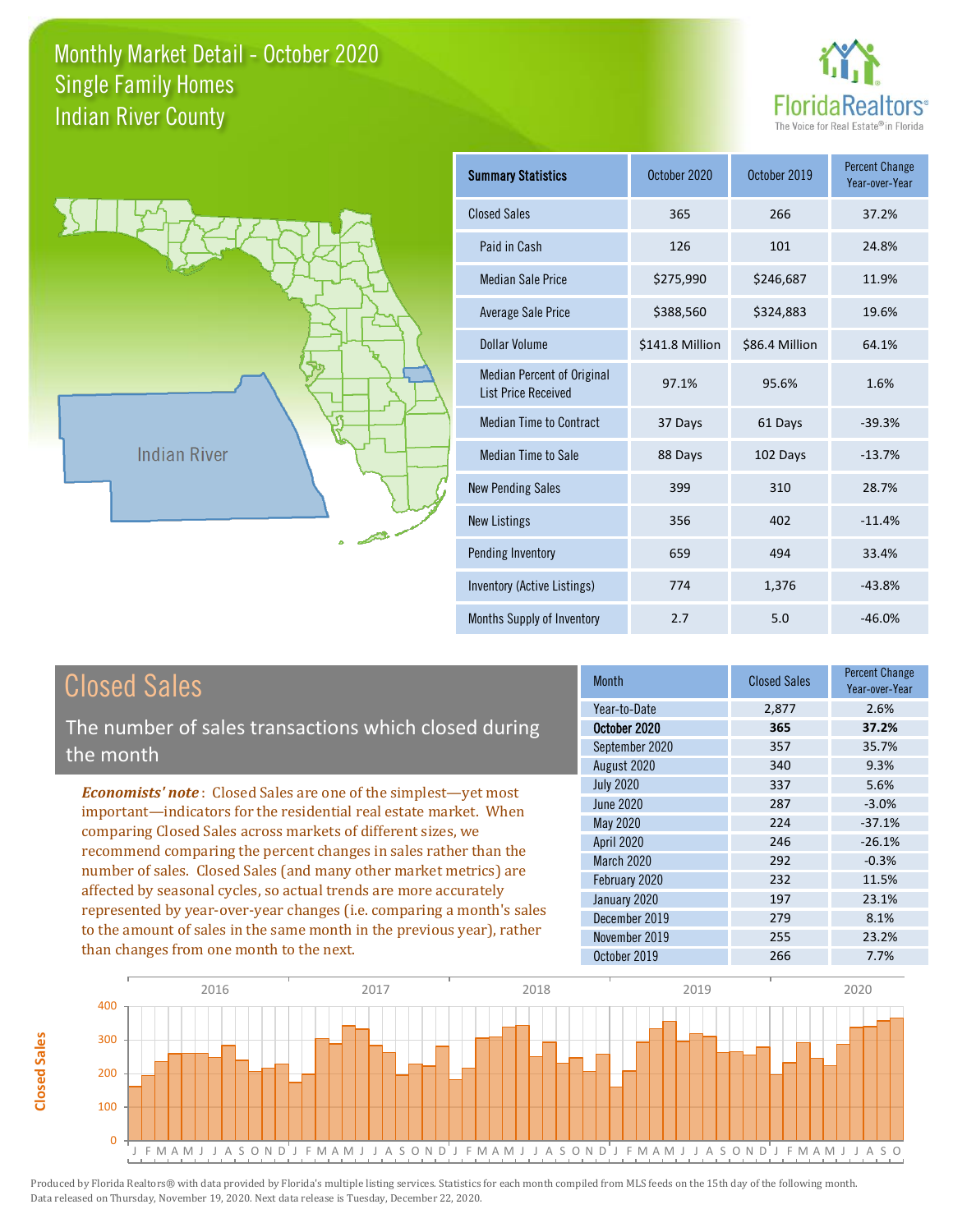this statistic should be interpreted with care.



| Cash Sales                                                                     | <b>Month</b>      | <b>Cash Sales</b> | <b>Percent Change</b><br>Year-over-Year |
|--------------------------------------------------------------------------------|-------------------|-------------------|-----------------------------------------|
|                                                                                | Year-to-Date      | 956               | $-10.0\%$                               |
| The number of Closed Sales during the month in which                           | October 2020      | 126               | 24.8%                                   |
| buyers exclusively paid in cash                                                | September 2020    | 81                | $-4.7%$                                 |
|                                                                                | August 2020       | 102               | $-15.0%$                                |
|                                                                                | <b>July 2020</b>  | 100               | $-11.5%$                                |
|                                                                                | June 2020         | 94                | $-3.1%$                                 |
| <b>Economists' note:</b> Cash Sales can be a useful indicator of the extent to | May 2020          | 70                | $-48.5%$                                |
| which investors are participating in the market. Why? Investors are            | <b>April 2020</b> | 85                | $-38.4%$                                |
| far more likely to have the funds to purchase a home available up front,       | <b>March 2020</b> | 118               | 1.7%                                    |
| whereas the typical homebuyer requires a mortgage or some other                | February 2020     | 101               | 12.2%                                   |
| form of financing. There are, of course, many possible exceptions, so          | January 2020      | 79                | 19.7%                                   |
| this statistic should be interpreted with care                                 | December 2019     | 100               | 5.3%                                    |



### Cash Sales as a Percentage of Closed Sales

The percentage of Closed Sales during the month which were Cash Sales

*Economists' note* : This statistic is simply another way of viewing Cash Sales. The remaining percentages of Closed Sales (i.e. those not paid fully in cash) each month involved some sort of financing, such as mortgages, owner/seller financing, assumed loans, etc.

| <b>Month</b>      | <b>Percent of Closed</b><br>Sales Paid in Cash | <b>Percent Change</b><br>Year-over-Year |
|-------------------|------------------------------------------------|-----------------------------------------|
| Year-to-Date      | 33.2%                                          | $-12.4%$                                |
| October 2020      | 34.5%                                          | $-9.2%$                                 |
| September 2020    | 22.7%                                          | $-29.7%$                                |
| August 2020       | 30.0%                                          | $-22.3%$                                |
| <b>July 2020</b>  | 29.7%                                          | $-16.1%$                                |
| June 2020         | 32.8%                                          | 0.0%                                    |
| May 2020          | 31.3%                                          | $-18.1%$                                |
| April 2020        | 34.6%                                          | $-16.4%$                                |
| <b>March 2020</b> | 40.4%                                          | 2.0%                                    |
| February 2020     | 43.5%                                          | 0.5%                                    |
| January 2020      | 40.1%                                          | $-2.9%$                                 |
| December 2019     | 35.8%                                          | $-2.7%$                                 |
| November 2019     | 35.7%                                          | $-11.0%$                                |
| October 2019      | 38.0%                                          | 0.8%                                    |

November 2019 91 91 9.6%

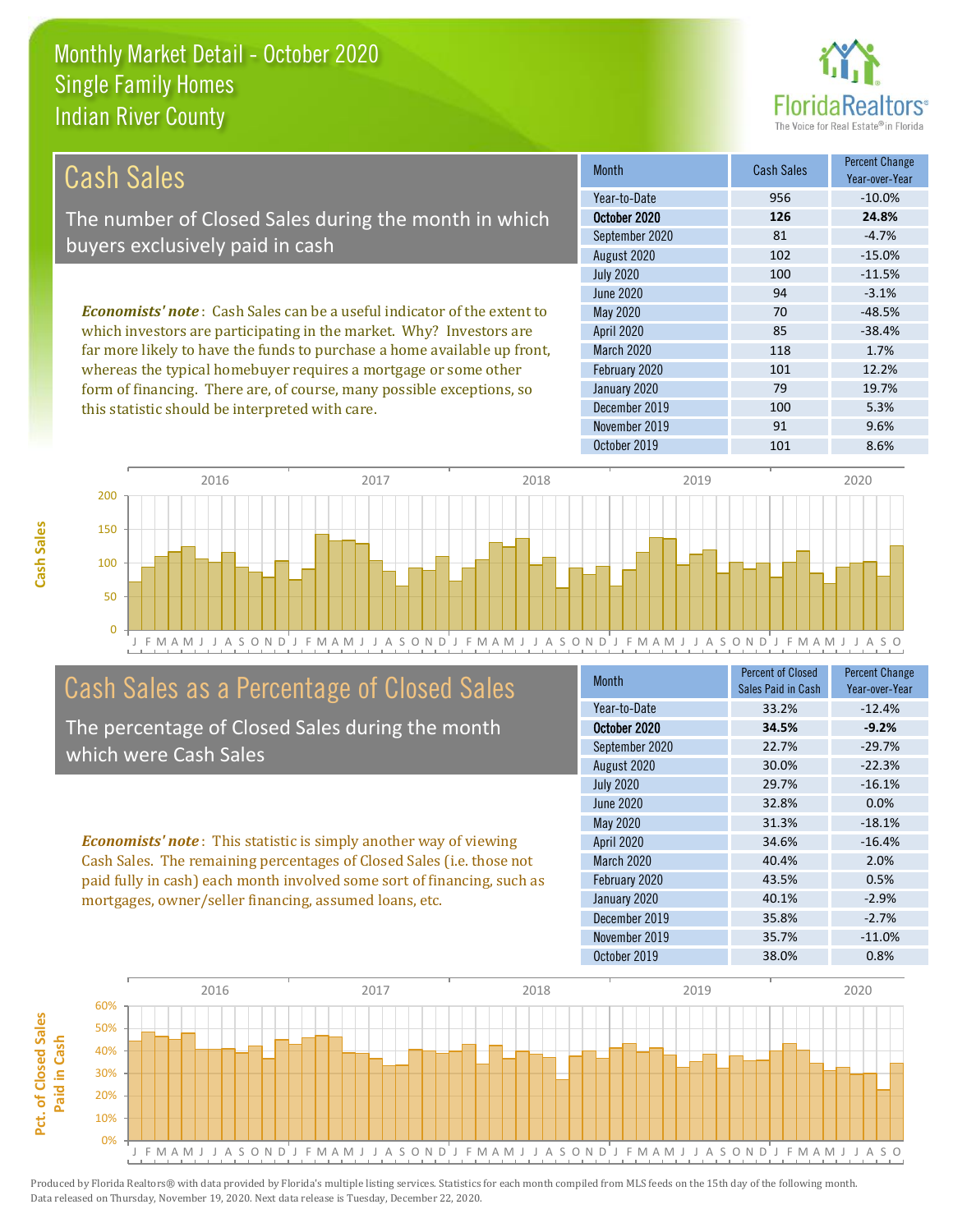

# Median Sale Price

The median sale price reported for the month (i.e. 50% of sales were above and 50% of sales were below)

*Economists' note* : Median Sale Price is our preferred summary statistic for price activity because, unlike Average Sale Price, Median Sale Price is not sensitive to high sale prices for small numbers of homes that may not be characteristic of the market area. Keep in mind that median price trends over time are not always solely caused by changes in the general value of local real estate. Median sale price only reflects the values of the homes that *sold* each month, and the mix of the types of homes that sell can change over time.

| <b>Month</b>     | <b>Median Sale Price</b> | <b>Percent Change</b><br>Year-over-Year |
|------------------|--------------------------|-----------------------------------------|
| Year-to-Date     | \$265,000                | 6.9%                                    |
| October 2020     | \$275,990                | 11.9%                                   |
| September 2020   | \$265,000                | 3.9%                                    |
| August 2020      | \$265,000                | 8.2%                                    |
| <b>July 2020</b> | \$257,221                | 2.9%                                    |
| <b>June 2020</b> | \$265,000                | 6.0%                                    |
| May 2020         | \$267,500                | 2.3%                                    |
| April 2020       | \$267,000                | 4.7%                                    |
| March 2020       | \$267,500                | 7.6%                                    |
| February 2020    | \$259,950                | 6.1%                                    |
| January 2020     | \$240,000                | 3.4%                                    |
| December 2019    | \$266,500                | 9.9%                                    |
| November 2019    | \$249,335                | 3.9%                                    |
| October 2019     | \$246,687                | 4.9%                                    |



#### Average Sale Price

The average sale price reported for the month (i.e. total sales in dollars divided by the number of sales)

*Economists' note* : Usually, we prefer Median Sale Price over Average Sale Price as a summary statistic for home prices. However, Average Sale Price does have its uses—particularly when it is analyzed alongside the Median Sale Price. For one, the relative difference between the two statistics can provide some insight into the market for higher-end homes in an area.

| <b>Month</b>     | <b>Average Sale Price</b> | <b>Percent Change</b><br>Year-over-Year |
|------------------|---------------------------|-----------------------------------------|
| Year-to-Date     | \$414,086                 | 17.6%                                   |
| October 2020     | \$388,560                 | 19.6%                                   |
| September 2020   | \$389,307                 | 18.8%                                   |
| August 2020      | \$385,760                 | 25.7%                                   |
| <b>July 2020</b> | \$546,623                 | 60.3%                                   |
| <b>June 2020</b> | \$355,729                 | $-2.0%$                                 |
| <b>May 2020</b>  | \$371,338                 | $-4.2%$                                 |
| April 2020       | \$412,348                 | 8.8%                                    |
| March 2020       | \$435,756                 | 20.4%                                   |
| February 2020    | \$385,431                 | 10.7%                                   |
| January 2020     | \$465,870                 | 22.9%                                   |
| December 2019    | \$395,848                 | 5.2%                                    |
| November 2019    | \$364,316                 | 12.2%                                   |
| October 2019     | \$324,883                 | 4.6%                                    |



**Median Sale Price**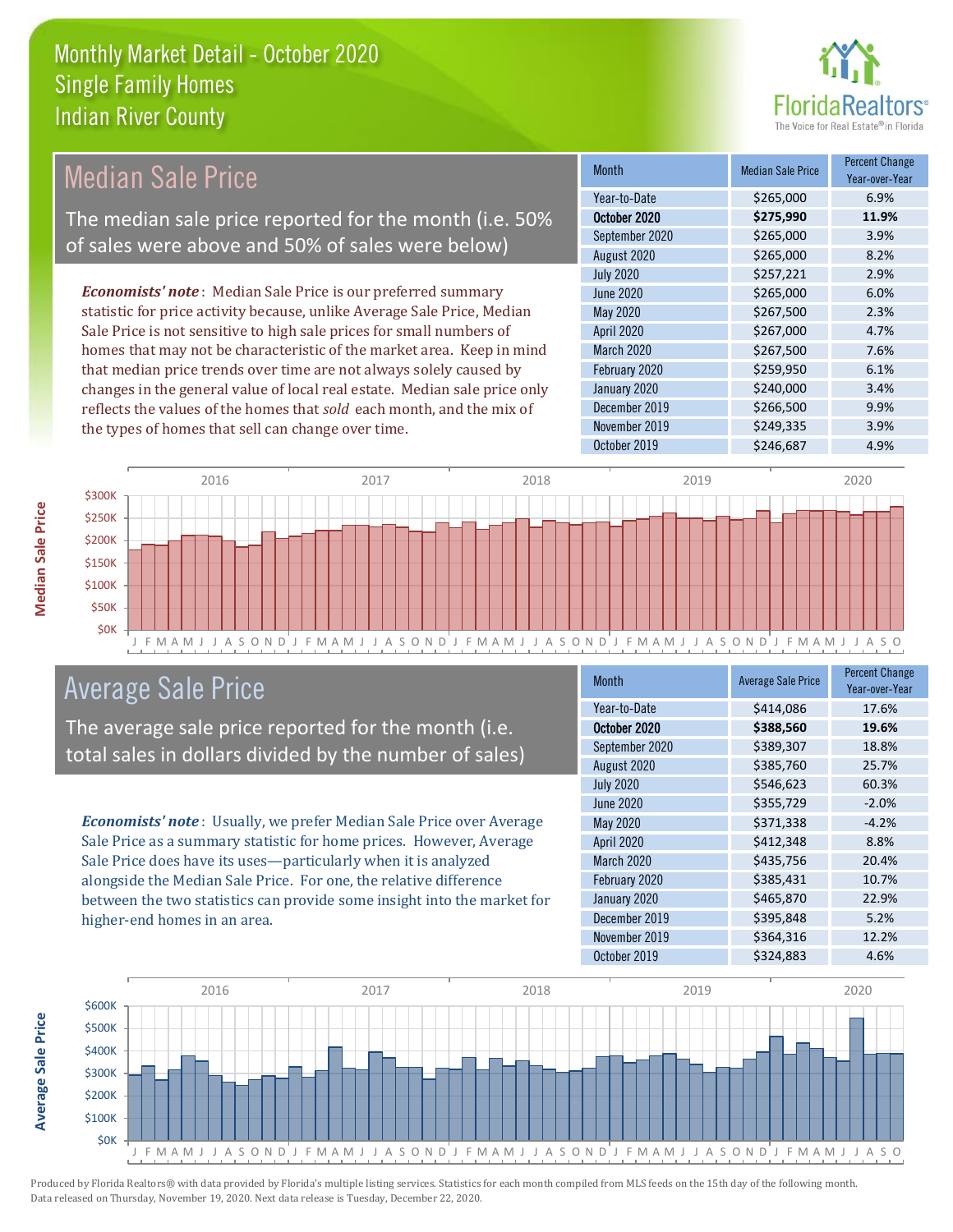

#### **Ollar Volume**

The sum of the sale prices for all sales which closed during the month

*Economists' note* : Dollar Volume is simply the sum of all sale prices in a given time period, and can quickly be calculated by multiplying Closed Sales by Average Sale Price. It is a strong indicator of the health of the real estate industry in a market, and is of particular interest to real estate professionals, investors, analysts, and government agencies. Potential home sellers and home buyers, on the other hand, will likely be better served by paying attention to trends in the two components of Dollar Volume (i.e. sales and prices) individually.

| Month             | Dollar Volume   | <b>Percent Change</b><br>Year-over-Year |
|-------------------|-----------------|-----------------------------------------|
| Year-to-Date      | \$1.2 Billion   | 20.6%                                   |
| October 2020      | \$141.8 Million | 64.1%                                   |
| September 2020    | \$139.0 Million | 61.2%                                   |
| August 2020       | \$131.2 Million | 37.4%                                   |
| <b>July 2020</b>  | \$184.2 Million | 69.4%                                   |
| June 2020         | \$102.1 Million | $-5.0%$                                 |
| May 2020          | \$83.2 Million  | $-39.7%$                                |
| <b>April 2020</b> | \$101.4 Million | $-19.6%$                                |
| March 2020        | \$127.2 Million | 20.0%                                   |
| February 2020     | \$89.4 Million  | 23.5%                                   |
| January 2020      | \$91.8 Million  | 51.3%                                   |
| December 2019     | \$110.4 Million | 13.8%                                   |
| November 2019     | \$92.9 Million  | 38.3%                                   |
| October 2019      | \$86.4 Million  | 12.7%                                   |



# Median Percent of Original List Price Received

The median of the sale price (as a percentage of the original list price) across all properties selling during the month

*Economists' note* : The Median Percent of Original List Price Received is useful as an indicator of market recovery, since it typically rises as buyers realize that the market may be moving away from them and they need to match the selling price (or better it) in order to get a contract on the house. This is usually the last measure to indicate a market has shifted from down to up, so it is what we would call a *lagging* indicator.

| <b>Month</b>     | Med. Pct. of Orig.<br><b>List Price Received</b> | <b>Percent Change</b><br>Year-over-Year |
|------------------|--------------------------------------------------|-----------------------------------------|
| Year-to-Date     | 96.2%                                            | 1.1%                                    |
| October 2020     | 97.1%                                            | 1.6%                                    |
| September 2020   | 97.3%                                            | 1.6%                                    |
| August 2020      | 96.7%                                            | 1.6%                                    |
| <b>July 2020</b> | 96.0%                                            | 0.3%                                    |
| <b>June 2020</b> | 95.5%                                            | $-0.2%$                                 |
| <b>May 2020</b>  | 95.8%                                            | 0.8%                                    |
| April 2020       | 95.8%                                            | 1.6%                                    |
| March 2020       | 95.0%                                            | 0.6%                                    |
| February 2020    | 95.9%                                            | 0.0%                                    |
| January 2020     | 95.2%                                            | 2.1%                                    |
| December 2019    | 95.7%                                            | 0.7%                                    |
| November 2019    | 96.0%                                            | 0.6%                                    |
| October 2019     | 95.6%                                            | $-0.1%$                                 |



Produced by Florida Realtors® with data provided by Florida's multiple listing services. Statistics for each month compiled from MLS feeds on the 15th day of the following month. Data released on Thursday, November 19, 2020. Next data release is Tuesday, December 22, 2020.

**Med. Pct. of Orig.** 

Med. Pct. of Orig.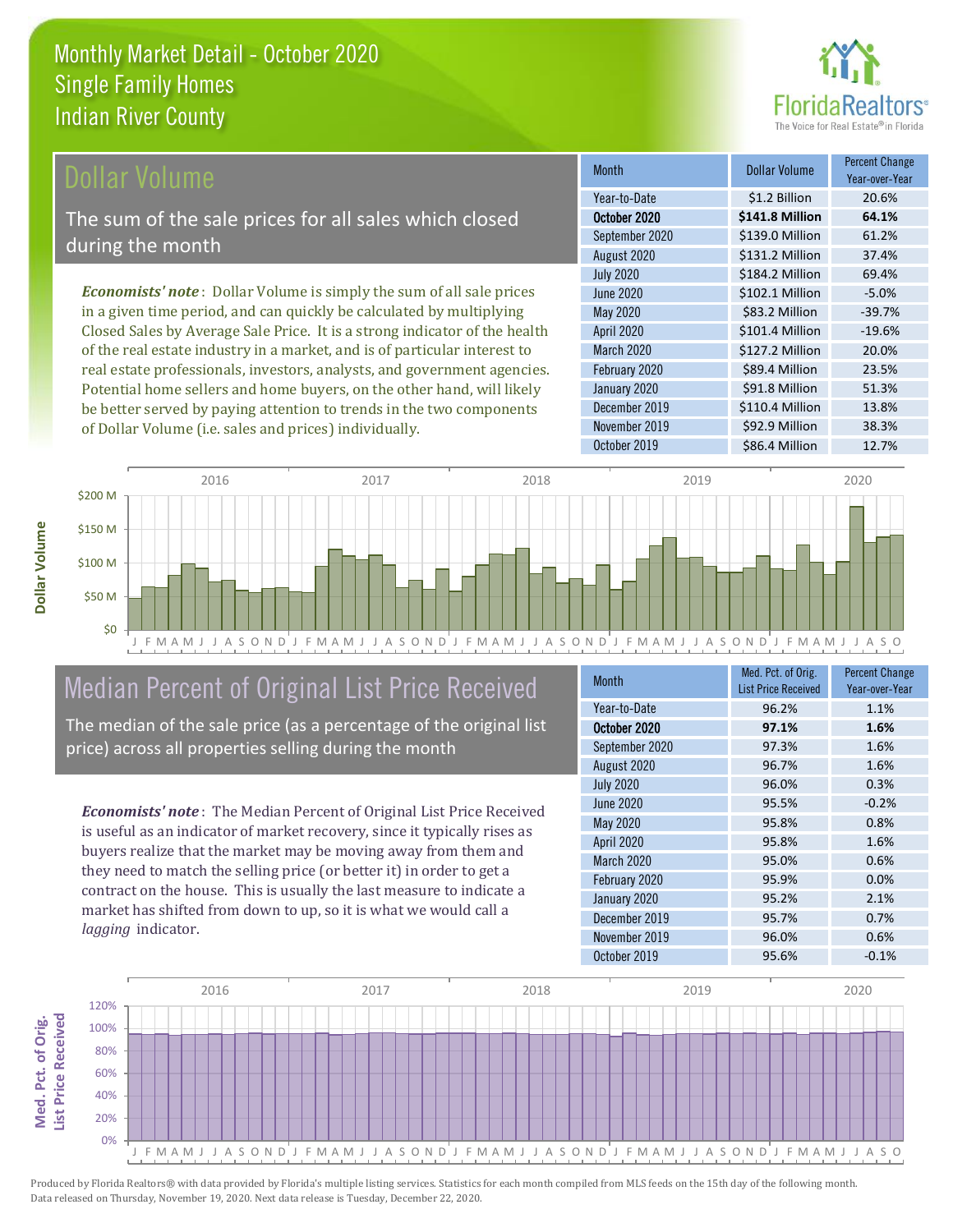

## **Median Time to Contract**

The median number of days between the listing date and contract date for all Closed Sales during the month

*Economists' note* : Like Time to Sale, Time to Contract is a measure of the length of the home selling process calculated for sales which closed during the month. The difference is that Time to Contract measures the number of days between the initial listing of a property and the signing of the contract which eventually led to the closing of the sale. When the gap between Median Time to Contract and Median Time to Sale grows, it is usually a sign of longer closing times and/or declining numbers of cash sales.

| Month            | <b>Median Time to</b><br>Contract | <b>Percent Change</b><br>Year-over-Year |
|------------------|-----------------------------------|-----------------------------------------|
| Year-to-Date     | 52 Days                           | $-13.3%$                                |
| October 2020     | 37 Days                           | $-39.3%$                                |
| September 2020   | 41 Days                           | $-30.5%$                                |
| August 2020      | 52 Days                           | $-13.3%$                                |
| <b>July 2020</b> | 73 Days                           | 9.0%                                    |
| <b>June 2020</b> | 61 Days                           | 19.6%                                   |
| May 2020         | 42 Days                           | $-19.2%$                                |
| April 2020       | 36 Days                           | $-39.0%$                                |
| March 2020       | 58 Days                           | $-3.3%$                                 |
| February 2020    | 59 Days                           | 0.0%                                    |
| January 2020     | 66 Days                           | $-17.5%$                                |
| December 2019    | 54 Days                           | 14.9%                                   |
| November 2019    | 52 Days                           | $-8.8%$                                 |
| October 2019     | 61 Days                           | 10.9%                                   |



### Median Time to Sale

**Median Time to Contract**

**Median Time to** 

The median number of days between the listing date and closing date for all Closed Sales during the month

*Economists' note* : Time to Sale is a measure of the length of the home selling process, calculated as the number of days between the initial listing of a property and the closing of the sale. *Median* Time to Sale is the amount of time the "middle" property selling this month was on the market. That is, 50% of homes selling this month took *less* time to sell, and 50% of homes took *more* time to sell. Median Time to Sale gives a more accurate picture than Average Time to Sale, which can be skewed upward by small numbers of properties taking an abnormally long time to sell.

| <b>Month</b>      | <b>Median Time to Sale</b> | <b>Percent Change</b><br>Year-over-Year |
|-------------------|----------------------------|-----------------------------------------|
| Year-to-Date      | 98 Days                    | $-3.0%$                                 |
| October 2020      | 88 Days                    | $-13.7%$                                |
| September 2020    | 90 Days                    | $-9.1%$                                 |
| August 2020       | 104 Days                   | 6.1%                                    |
| <b>July 2020</b>  | 119 Days                   | 11.2%                                   |
| <b>June 2020</b>  | 103 Days                   | 7.3%                                    |
| <b>May 2020</b>   | 90 Days                    | $-5.3%$                                 |
| <b>April 2020</b> | 89 Days                    | $-10.1%$                                |
| March 2020        | 104 Days                   | 5.1%                                    |
| February 2020     | 99 Days                    | 1.0%                                    |
| January 2020      | 105 Days                   | $-19.2%$                                |
| December 2019     | 98 Days                    | 5.4%                                    |
| November 2019     | 100 Days                   | 8.7%                                    |
| October 2019      | 102 Days                   | 13.3%                                   |

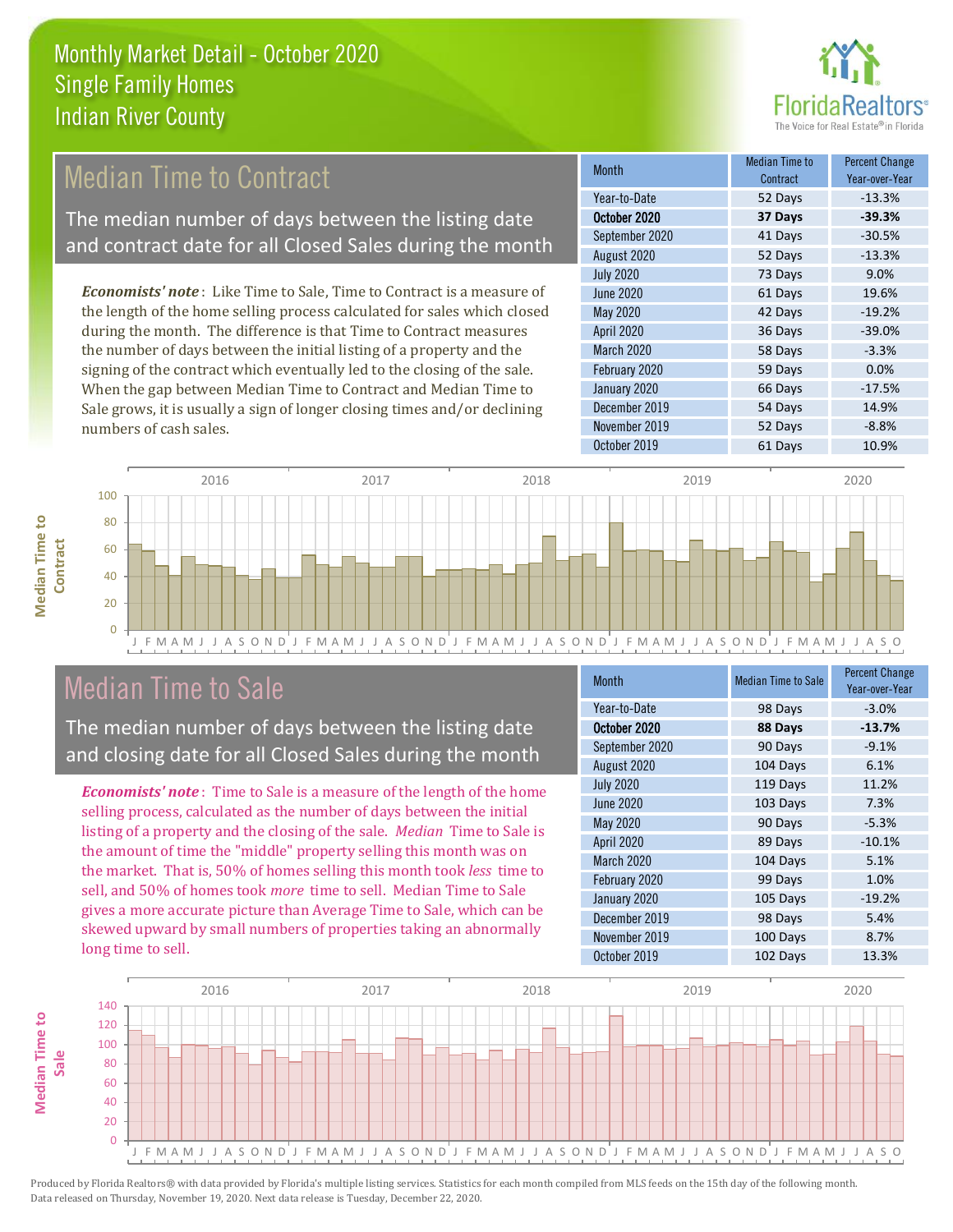

| <b>New Pending Sales</b>                                                      | <b>Month</b>      | <b>New Pending Sales</b> | <b>Percent Change</b><br>Year-over-Year |
|-------------------------------------------------------------------------------|-------------------|--------------------------|-----------------------------------------|
|                                                                               | Year-to-Date      | 3,485                    | 9.3%                                    |
| The number of listed properties that went under                               | October 2020      | 399                      | 28.7%                                   |
| contract during the month                                                     | September 2020    | 368                      | 51.4%                                   |
|                                                                               | August 2020       | 417                      | 35.4%                                   |
|                                                                               | <b>July 2020</b>  | 377                      | 15.3%                                   |
| <b>Economists' note:</b> Because of the typical length of time it takes for a | June 2020         | 403                      | 38.0%                                   |
| sale to close, economists consider Pending Sales to be a decent               | May 2020          | 386                      | $-1.0%$                                 |
| indicator of potential future Closed Sales. It is important to bear in        | <b>April 2020</b> | 184                      | $-49.9%$                                |
| mind, however, that not all Pending Sales will be closed successfully.        | <b>March 2020</b> | 277                      | $-22.8%$                                |
| So, the effectiveness of Pending Sales as a future indicator of Closed        | February 2020     | 356                      | 18.7%                                   |
| Sales is susceptible to changes in market conditions such as the              | January 2020      | 318                      | 8.5%                                    |



# New Listings

distressed properties for sale.

The number of properties put onto the market during the month

availability of financing for homebuyers and the inventory of

*Economists' note* : New Listings tend to rise in delayed response to increasing prices, so they are often seen as a lagging indicator of market health. As prices rise, potential sellers raise their estimations of value—and in the most recent cycle, rising prices have freed up many potential sellers who were previously underwater on their mortgages. Note that in our calculations, we take care to not include properties that were recently taken off the market and quickly relisted, since these are not really *new* listings.

| <b>Month</b>      | <b>New Listings</b> | <b>Percent Change</b><br>Year-over-Year |
|-------------------|---------------------|-----------------------------------------|
| Year-to-Date      | 3,689               | $-1.1%$                                 |
| October 2020      | 356                 | $-11.4%$                                |
| September 2020    | 358                 | 35.6%                                   |
| August 2020       | 321                 | 10.7%                                   |
| <b>July 2020</b>  | 327                 | $-15.1%$                                |
| <b>June 2020</b>  | 368                 | 21.1%                                   |
| May 2020          | 518                 | 36.3%                                   |
| April 2020        | 298                 | $-24.6%$                                |
| <b>March 2020</b> | 350                 | $-16.1%$                                |
| February 2020     | 359                 | $-13.3%$                                |
| January 2020      | 434                 | $-9.4%$                                 |
| December 2019     | 248                 | $-6.4%$                                 |
| November 2019     | 372                 | 0.8%                                    |
| October 2019      | 402                 | $-9.9%$                                 |

December 2019 213 36.5% November 2019 257 -1.2%



Produced by Florida Realtors® with data provided by Florida's multiple listing services. Statistics for each month compiled from MLS feeds on the 15th day of the following month. Data released on Thursday, November 19, 2020. Next data release is Tuesday, December 22, 2020.

**New Listings**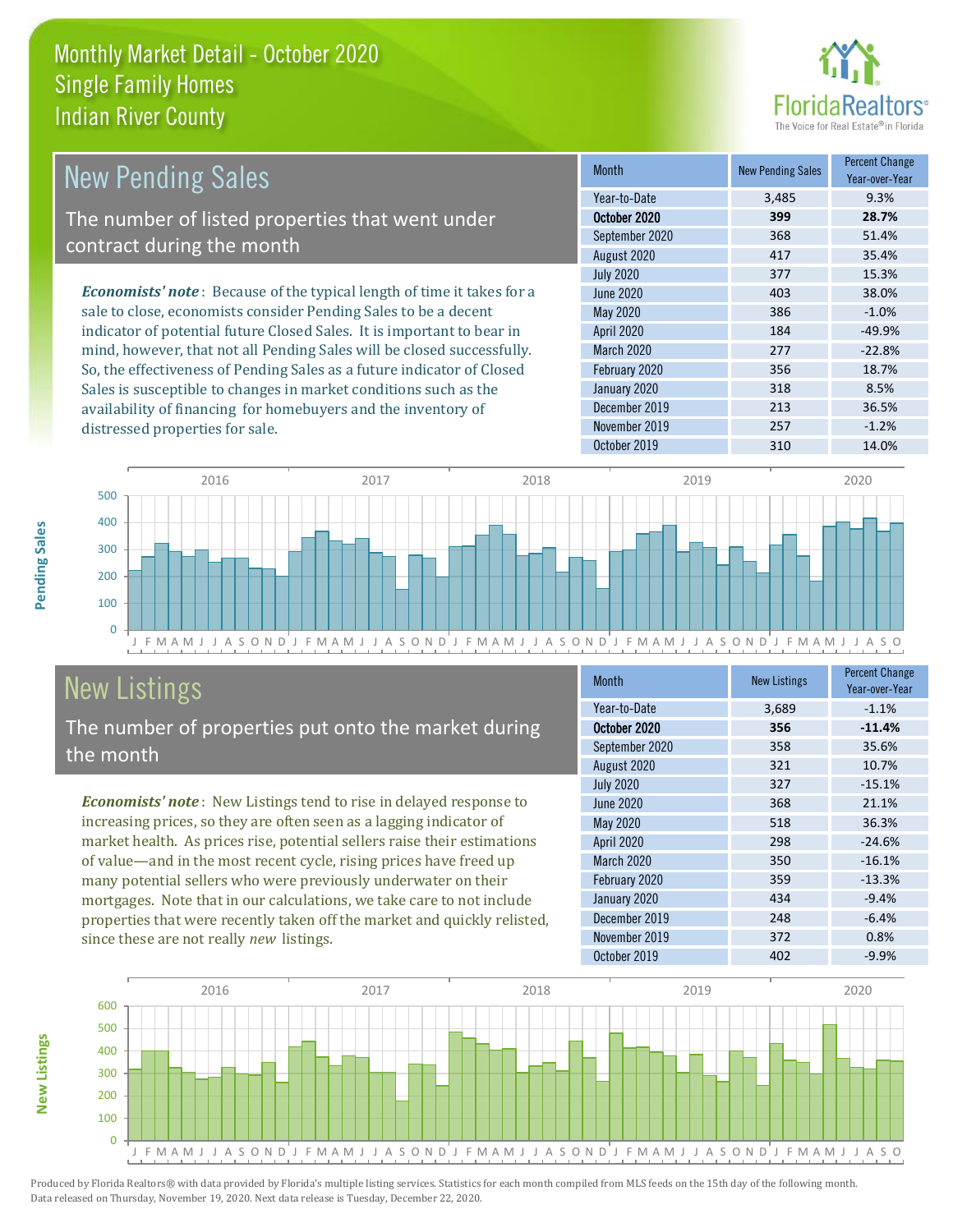

# Inventory (Active Listings) The number of property listings active at the end of the month

*Economists' note* : There are a number of ways to define and calculate Inventory. Our method is to simply count the number of active listings on the last day of the month, and hold this number to compare with the same month the following year. Inventory rises when New Listings are outpacing the number of listings that go off-market (regardless of whether they actually sell). Likewise, it falls when New Listings aren't keeping up with the rate at which homes are going off-market.

| <b>Month</b>             | Inventory | <b>Percent Change</b><br>Year-over-Year |
|--------------------------|-----------|-----------------------------------------|
| <b>YTD (Monthly Avg)</b> | 1,184     | $-20.5%$                                |
| October 2020             | 774       | $-43.8%$                                |
| September 2020           | 845       | $-33.4%$                                |
| August 2020              | 885       | $-32.9%$                                |
| <b>July 2020</b>         | 1,052     | $-25.1%$                                |
| <b>June 2020</b>         | 1,151     | $-17.3%$                                |
| <b>May 2020</b>          | 1,468     | $-2.2%$                                 |
| April 2020               | 1,438     | $-9.5%$                                 |
| March 2020               | 1,436     | $-12.4%$                                |
| February 2020            | 1,383     | $-21.2%$                                |
| January 2020             | 1,405     | $-15.4%$                                |
| December 2019            | 1,409     | $-5.8%$                                 |
| November 2019            | 1,389     | $-6.4%$                                 |
| October 2019             | 1,376     | $-7.7%$                                 |



# Months Supply of Inventory

An estimate of the number of months it will take to deplete the current Inventory given recent sales rates

*Economists' note* : MSI is a useful indicator of market conditions. The benchmark for a balanced market (favoring neither buyer nor seller) is 5.5 months of inventory. Anything higher is traditionally a buyers' market, and anything lower is a sellers' market. There is no single accepted way of calculating MSI. A common method is to divide current Inventory by the most recent month's Closed Sales count, but this count is a usually poor predictor of future Closed Sales due to seasonal cycles. To eliminate seasonal effects, we use the 12-month average of monthly Closed Sales instead.

| <b>Month</b>             | <b>Months Supply</b> | <b>Percent Change</b><br>Year-over-Year |
|--------------------------|----------------------|-----------------------------------------|
| <b>YTD (Monthly Avg)</b> | 4.0                  | $-28.6%$                                |
| October 2020             | 2.7                  | $-46.0%$                                |
| September 2020           | 3.1                  | $-34.0%$                                |
| August 2020              | 3.3                  | $-32.7%$                                |
| <b>July 2020</b>         | 4.0                  | $-24.5%$                                |
| <b>June 2020</b>         | 4.4                  | $-17.0%$                                |
| <b>May 2020</b>          | 5.5                  | $-3.5%$                                 |
| April 2020               | 5.2                  | $-13.3%$                                |
| March 2020               | 5.1                  | $-19.0%$                                |
| February 2020            | 4.9                  | $-26.9%$                                |
| January 2020             | 5.0                  | $-20.6%$                                |
| December 2019            | 5.1                  | $-8.9%$                                 |
| November 2019            | 5.0                  | $-10.7%$                                |
| October 2019             | 5.0                  | $-10.7%$                                |



**Inventory**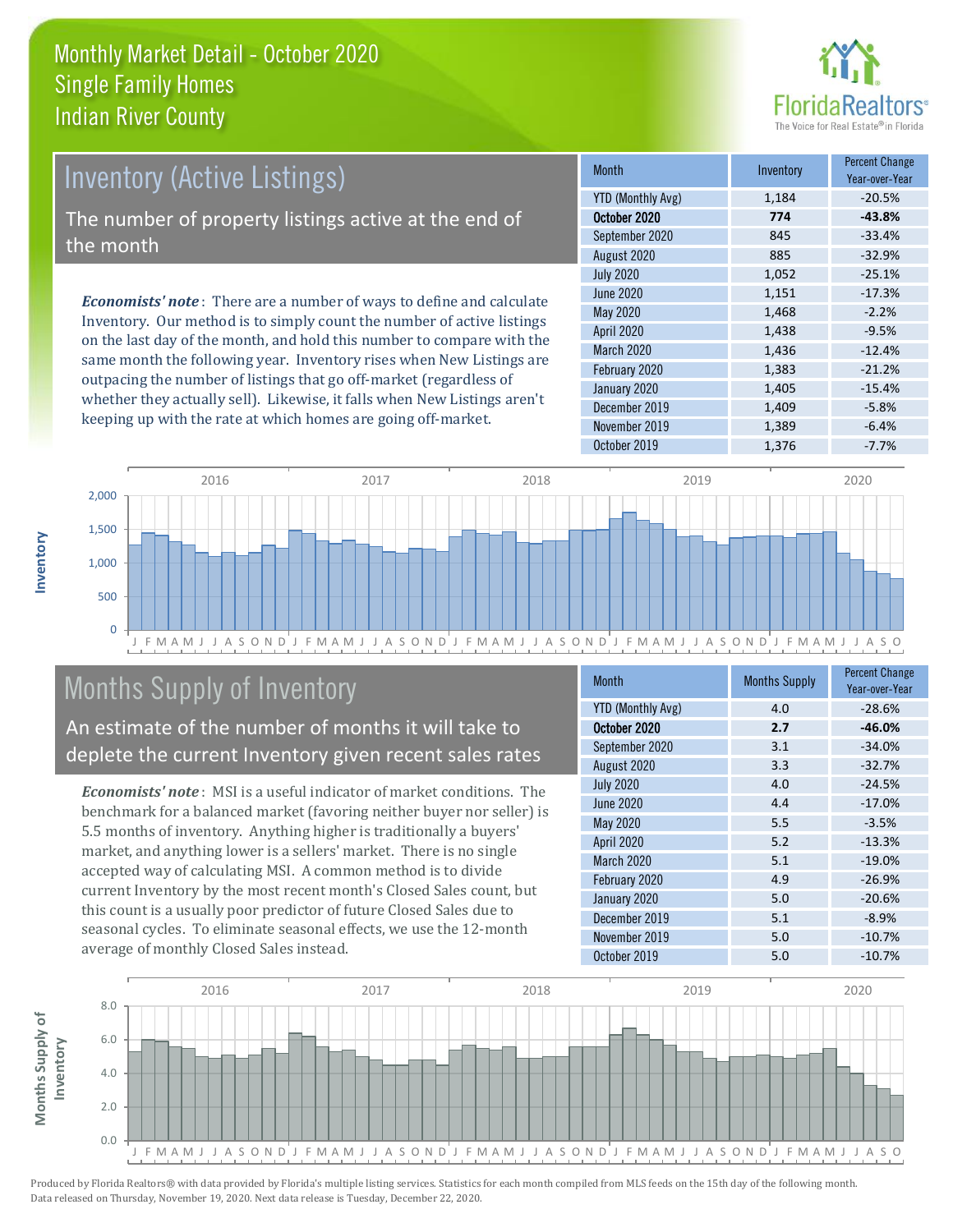

#### \$100,000 - \$149,999 9 -64.0% Sale Price Closed Sales Percent Change Year-over-Year Less than \$50,000 0 0 N/A  $$50.000 - $99.999$  1 -50.0% \$150,000 - \$199,999 46 -2.1% \$200,000 - \$249,999 67 -1.5% \$400,000 - \$599,999 48 108.7% \$600,000 - \$999,999 34 277.8% *Economists' note:* Closed Sales are one of the simplest—yet most important—indicators for the residential real estate market. When comparing Closed Sales across markets of different sizes, we recommend comparing the percent changes in sales rather than the number of sales. Closed Sales (and many other market metrics) are affected by seasonal cycles, so actual trends are more accurately represented by year-over-year changes (i.e. comparing a month's sales to the amount of sales in the same month in the previous year), rather than changes from one month to the next. \$1,000,000 or more 15 114.3% \$250,000 - \$299,999 87 70.6% \$300,000 - \$399,999 58 70.6% Closed Sales by Sale Price The number of sales transactions which closed during the month



#### Median Time to Contract by Sale Price The median number of days between the listing date and contract date for all Closed Sales during the month

*Economists' note* : Like Time to Sale, Time to Contract is a measure of the length of the home selling process calculated for sales which closed during the month. The difference is that Time to Contract measures the number of days between the initial listing of a property and the signing of the contract which eventually led to the closing of the sale. When the gap between Median Time to Contract and Median Time to Sale grows, it is usually a sign of longer closing times and/or declining numbers of cash sales.

| Sale Price            | Median Time to<br>Contract | Percent Change<br>Year-over-Year |
|-----------------------|----------------------------|----------------------------------|
| Less than \$50,000    | (No Sales)                 | N/A                              |
| \$50,000 - \$99,999   | 4 Days                     | $-93.8%$                         |
| $$100,000 - $149,999$ | 49 Days                    | $-2.0%$                          |
| $$150,000 - $199,999$ | 16 Days                    | $-62.8%$                         |
| \$200,000 - \$249,999 | 21 Days                    | $-64.4%$                         |
| \$250,000 - \$299,999 | 33 Days                    | $-49.2%$                         |
| \$300,000 - \$399,999 | 46 Days                    | $-16.4%$                         |
| \$400,000 - \$599,999 | 71 Days                    | $-62.8%$                         |
| \$600,000 - \$999,999 | 81 Days                    | $-51.2%$                         |
| \$1,000,000 or more   | 240 Days                   | 53.8%                            |



Produced by Florida Realtors® with data provided by Florida's multiple listing services. Statistics for each month compiled from MLS feeds on the 15th day of the following month. Data released on Thursday, November 19, 2020. Next data release is Tuesday, December 22, 2020.

**Median Time to Contract**

**Median Time to Contract**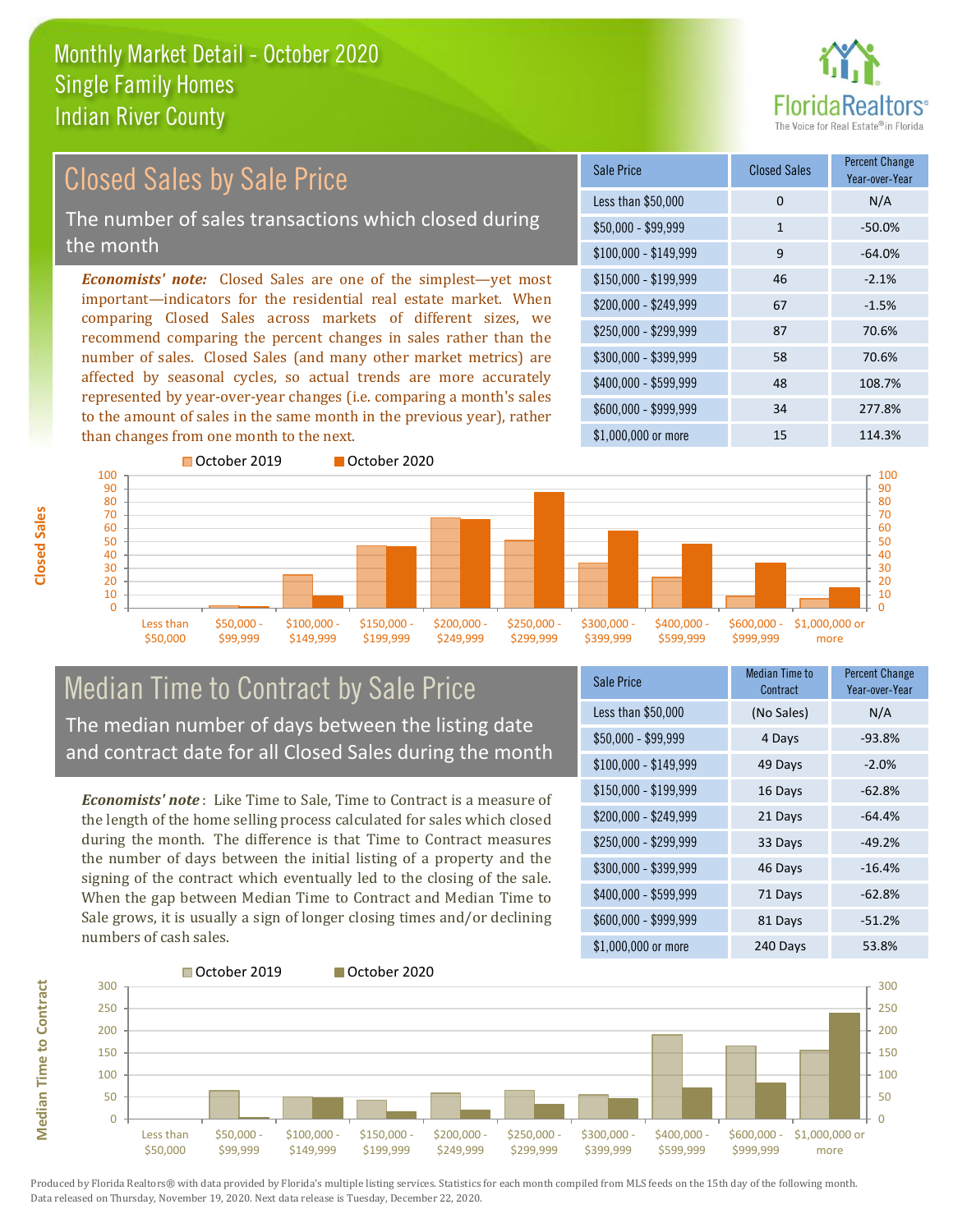

# New Listings by Initial Listing Price The number of properties put onto the market during

the month

*Economists' note:* New Listings tend to rise in delayed response to increasing prices, so they are often seen as a lagging indicator of market health. As prices rise, potential sellers raise their estimations of value—and in the most recent cycle, rising prices have freed up many potential sellers who were previously underwater on their mortgages. Note that in our calculations, we take care to not include properties that were recently taken off the market and quickly relisted, since these are not really *new* listings.

| <b>Initial Listing Price</b> | <b>New Listings</b> | <b>Percent Change</b><br>Year-over-Year |
|------------------------------|---------------------|-----------------------------------------|
| Less than \$50,000           | $\Omega$            | N/A                                     |
| $$50,000 - $99,999$          | 3                   | $-40.0%$                                |
| $$100,000 - $149,999$        | 5                   | $-72.2%$                                |
| $$150,000 - $199,999$        | 50                  | $-12.3%$                                |
| $$200,000 - $249,999$        | 58                  | $-21.6%$                                |
| \$250,000 - \$299,999        | 77                  | $-7.2%$                                 |
| \$300,000 - \$399,999        | 71                  | 7.6%                                    |
| \$400,000 - \$599,999        | 33                  | $-29.8%$                                |
| \$600,000 - \$999,999        | 27                  | 12.5%                                   |
| \$1,000,000 or more          | 32                  | 14.3%                                   |



#### Inventory by Current Listing Price The number of property listings active at the end of the month

*Economists' note* : There are a number of ways to define and calculate Inventory. Our method is to simply count the number of active listings on the last day of the month, and hold this number to compare with the same month the following year. Inventory rises when New Listings are outpacing the number of listings that go off-market (regardless of whether they actually sell). Likewise, it falls when New Listings aren't keeping up with the rate at which homes are going off-market.

| <b>Current Listing Price</b> | Inventory    | <b>Percent Change</b><br>Year-over-Year |
|------------------------------|--------------|-----------------------------------------|
| Less than \$50,000           | $\mathbf{1}$ | N/A                                     |
| $$50,000 - $99,999$          | 2            | $-66.7%$                                |
| $$100,000 - $149,999$        | 17           | $-60.5%$                                |
| $$150,000 - $199,999$        | 57           | $-49.1%$                                |
| \$200,000 - \$249,999        | 72           | $-57.4%$                                |
| \$250,000 - \$299,999        | 117          | $-38.7%$                                |
| \$300,000 - \$399,999        | 138          | $-34.3%$                                |
| \$400,000 - \$599,999        | 93           | $-55.3%$                                |
| \$600,000 - \$999,999        | 89           | $-50.3%$                                |
| \$1,000,000 or more          | 188          | $-27.1%$                                |



Produced by Florida Realtors® with data provided by Florida's multiple listing services. Statistics for each month compiled from MLS feeds on the 15th day of the following month. Data released on Thursday, November 19, 2020. Next data release is Tuesday, December 22, 2020.

**Inventory**